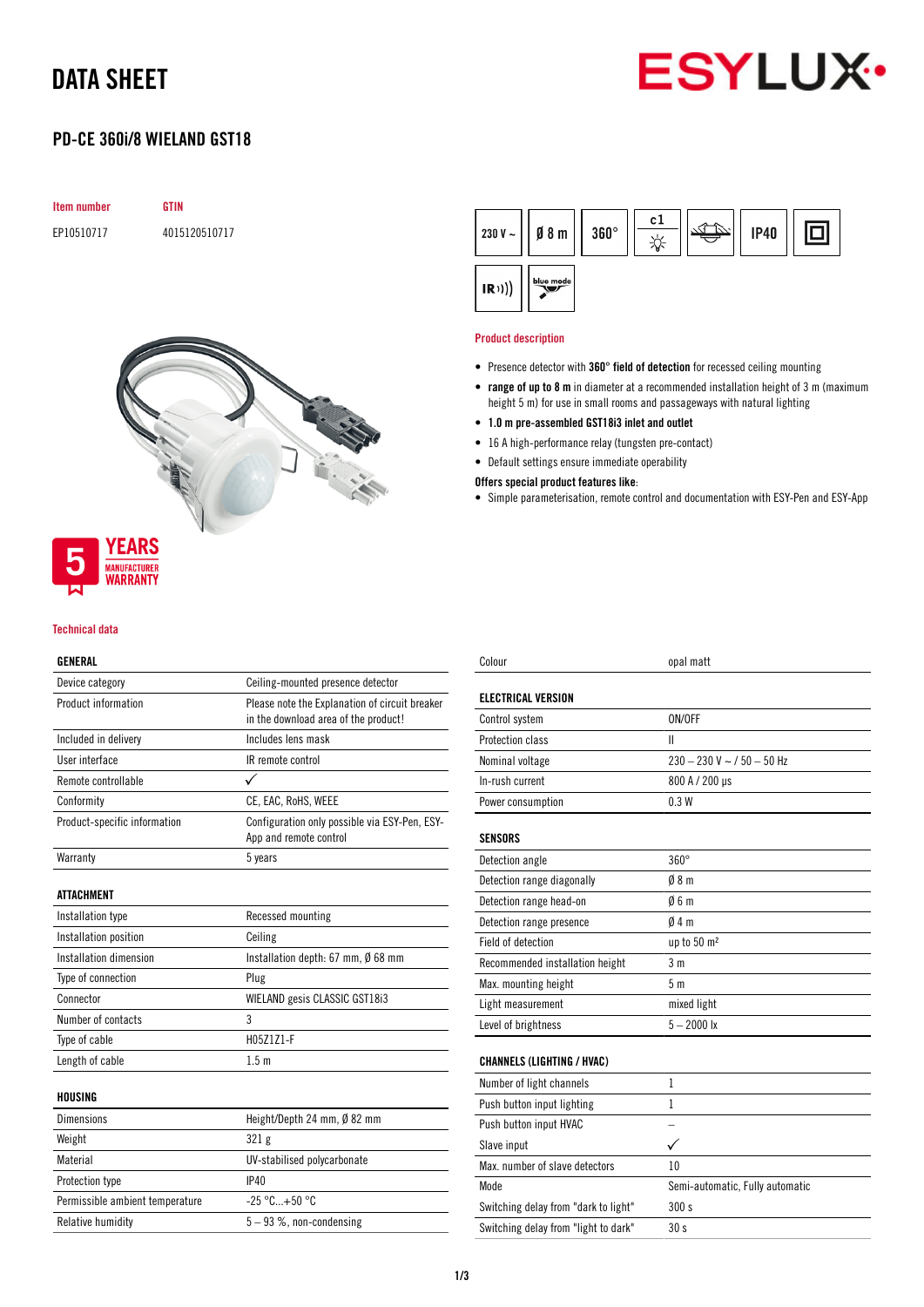# DATA SHEET

# PD-CE 360i/8 WIELAND GST18

## Item number GTIN

EP10510717 4015120510717

# Constant light control –

| Channel                                                     | <b>C1</b> Lighting | Switch contact        | make contact / non-floating      |  |
|-------------------------------------------------------------|--------------------|-----------------------|----------------------------------|--|
| <b>Function</b>                                             | Switching          | Push button input     |                                  |  |
| Switching capacity                                          | 230 V/50 Hz, 16 AX | Impulse mode          |                                  |  |
| 2300 W/10 A (cos phi = 1)<br>1150 VA/5 A (cos phi $= 0.5$ ) |                    | Switch-off delay time | 60 s30 min (adjustable in steps) |  |
|                                                             |                    |                       |                                  |  |

## Factory settings

| GENERAL                    |                    | Operating mode                          | fully automatic |
|----------------------------|--------------------|-----------------------------------------|-----------------|
| Sensitivity                | 100 %              | Level of brightness/switching threshold | 400 lx          |
|                            |                    | Switch-off delay time                   | 5 min           |
| CHANNELS (LIGHTING / HVAC) |                    |                                         |                 |
| Channel                    | <b>C1</b> Lighting |                                         |                 |

#### Accessories

| <b>Product designation</b>        | Item number | <b>Product description</b>                                                                                                                                     | <b>GTIN</b>   |
|-----------------------------------|-------------|----------------------------------------------------------------------------------------------------------------------------------------------------------------|---------------|
| Ceiling-mounted presence detector |             |                                                                                                                                                                |               |
| PD-CE 360/8 Slave                 | EP10510748  | Slave presence detector for extending the field of detection of a Master presence detector with 360°<br>field of detection for ceiling flush mounting          | 4015120510748 |
| PD-CE 360/24 Slave                | EP10510755  | Slave presence detector for extending the field of detection of a Master presence detector with $360^{\circ}$<br>field of detection for ceiling flush mounting | 4015120510755 |
| <b>Electrical accessories</b>     |             |                                                                                                                                                                |               |
| FILTER 230 V                      | EP10426988  | Filter for suppression of inductive loads, such as relays, contactors, fluorescent lamps and<br>transformers                                                   | 4015120426988 |
| Protection                        |             |                                                                                                                                                                |               |
| BASKET GUARD ROUND SMALL          | EM10425615  | Basket guard for presence and motion detectors and smoke detectors, Ø 165 mm, height 70 mm                                                                     | 4015120425615 |
| <b>Remote control</b>             |             |                                                                                                                                                                |               |
| ESY-Pen                           | EP10425356  | ESY-Pen and ESY-App, two tools for every task: (1) Parameterisation, (2) remote control, (3) light<br>measurement, (4) project management                      |               |
| REMOTE CONTROL MDi/PDi            | EM10425509  | IR remote control for presence detectors and motion detectors                                                                                                  | 4015120425509 |
| REMOTE CONTROL USER               | EM10016011  | IR remote control for end users                                                                                                                                | 4015120016011 |



600 W LED